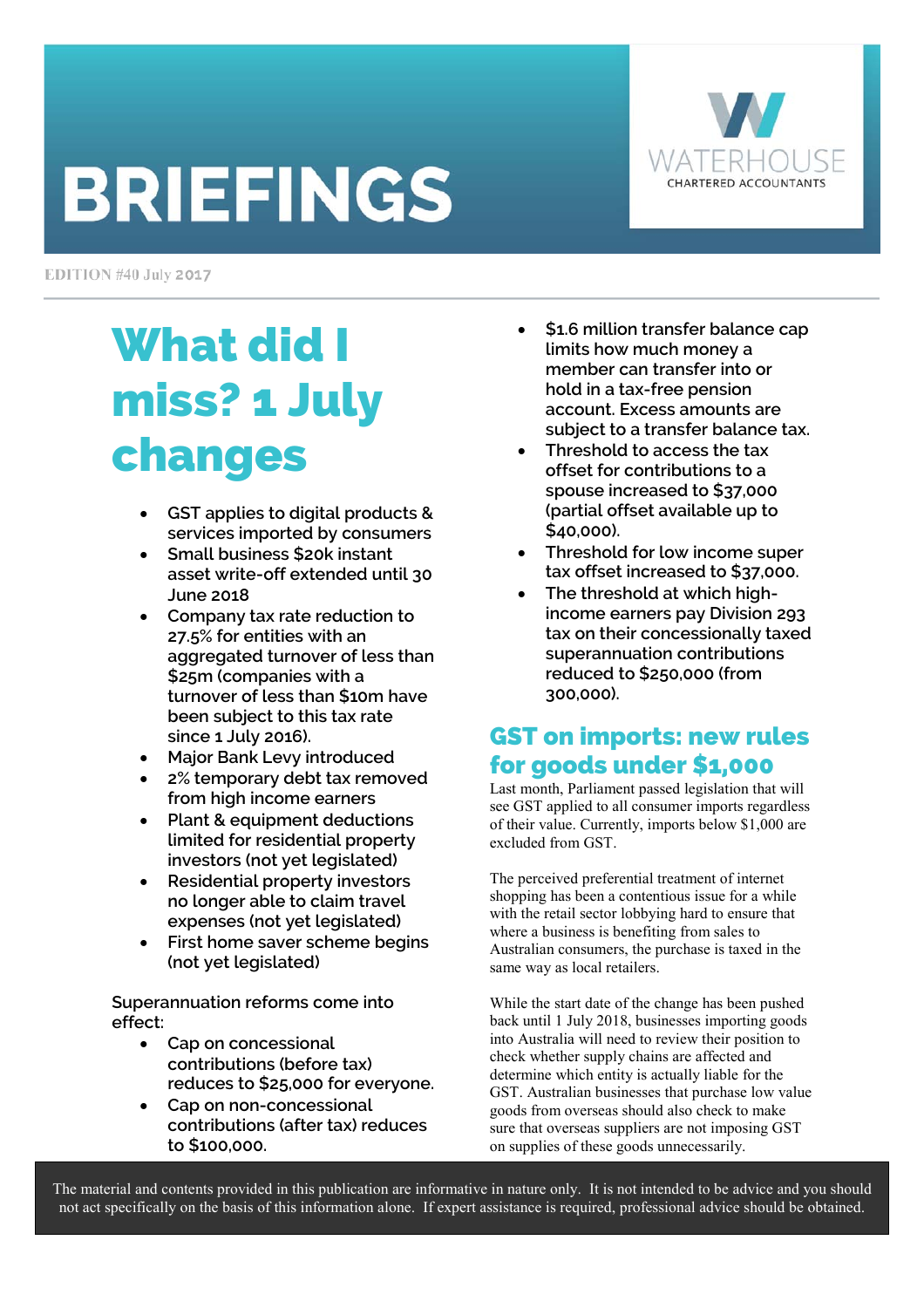

The new rules are intended to apply to situations that are not captured by the existing GST importation rules because the goods are worth \$1,000 or less. The rules are designed to only apply when goods are delivered to Australian consumers who are either not registered for GST in Australia or where the goods do not relate to an enterprise or business being carried on in Australia. If your business imports goods into Australia and is registered for GST, the tax should not apply to low value goods you import.

GST applies where the supply is to an Australia consumer – it doesn't matter who makes the purchase. So, you could have the scenario where GST applies to a gift purchased for you by an overseas relative if the gift is shipped directly to you.

Where goods are purchased through electronic platform providers, such as Amazon, eBay or Alibaba, responsibility for collecting the GST will rest with the platform provider as they manage the customer billing on behalf of the supplier. However, it will be more difficult for the Government to force foreign companies to comply with the new rules leading to concerns about the costs of the administration required to enforce GST on low value goods.

For overseas suppliers, if the value of goods sold into Australia is greater than \$75,000 per annum, the entity is required to register for GST. However simplified options are available for those that only export to Australia and have no need to claim tax credits in Australia.

### Generational succession: Do your kids really want to take over your business?

Generational succession - handing your business across to your kids or family – sounds simple enough. But, many families end up in dispute right at the point when the parents, business, and children are most vulnerable. It's important that generational succession is managed as closely and diligently as if you were selling your business to a stranger to avoid misunderstandings and disputes – you need to make sure that everyone understands what the transition will mean and everyone is aware of their role and responsibilities.

If you are looking to hand your business to your children or relatives, there are a few key issues for you to think about:

#### **Capability and willingness of the next generation – do your kids really want the business?**

There needs to be a realistic assessment of whether or not the business can continue successfully after the transition. In some cases, the exiting generation will pursue generational succession either as a means of keeping the business in the family, perpetuating their legacy, or to provide a stable business future for the next generation. All of these are reasonable objectives, however, they only work where there is capability and willingness.

The alternative scenario can also exist where generational succession is pursued by the younger generation. In some cases, it's seen as their birthright. In these cases the willingness will exist but this does not automatically translate to capability.

In either case, the answer needs to be 'yes' to all of the following:

- 1. Is the next generation willing and sufficiently committed to take on the responsibility of the business?
- 2. Do they have the capability to operate and run the business?
- 3. Can the capital value of the business be maintained and enhanced over time under their management?

#### **Capital transfer – how much money needs to be taken out of the business during the transition?**

What level of capital do the current business owners, generally the parents exiting the business, need to extract from business at the time of the transition? The higher the level of capital need the greater the pressure that will be placed on the business and the equity stakeholders.

In the majority of cases, the incoming generation will not have sufficient capital to buy out the exiting generation. This will require the vendors to maintain a continuing investment in the business or for the business to take on an increased level of debt. Either scenario needs to be assessed for its sustainability either at the business or shareholder level.

In many cases the exiting generation will want to maintain a level of equity investment. This might

#### **Head Office**

Suite 12 Level 3, Gateway Building 1 Mona Vale Road Mona Vale NSW 2103 **Sydney Office**  Level 8 23 O'Connell Street Sydney NSW 2000

#### **T** 02 8973 2222

admin@waterhouseca.com.au **www.waterhouseca.com.au ABN 60 535 258 608** 

Liability limited by a scheme approved under Professional dards Legislation



Chartered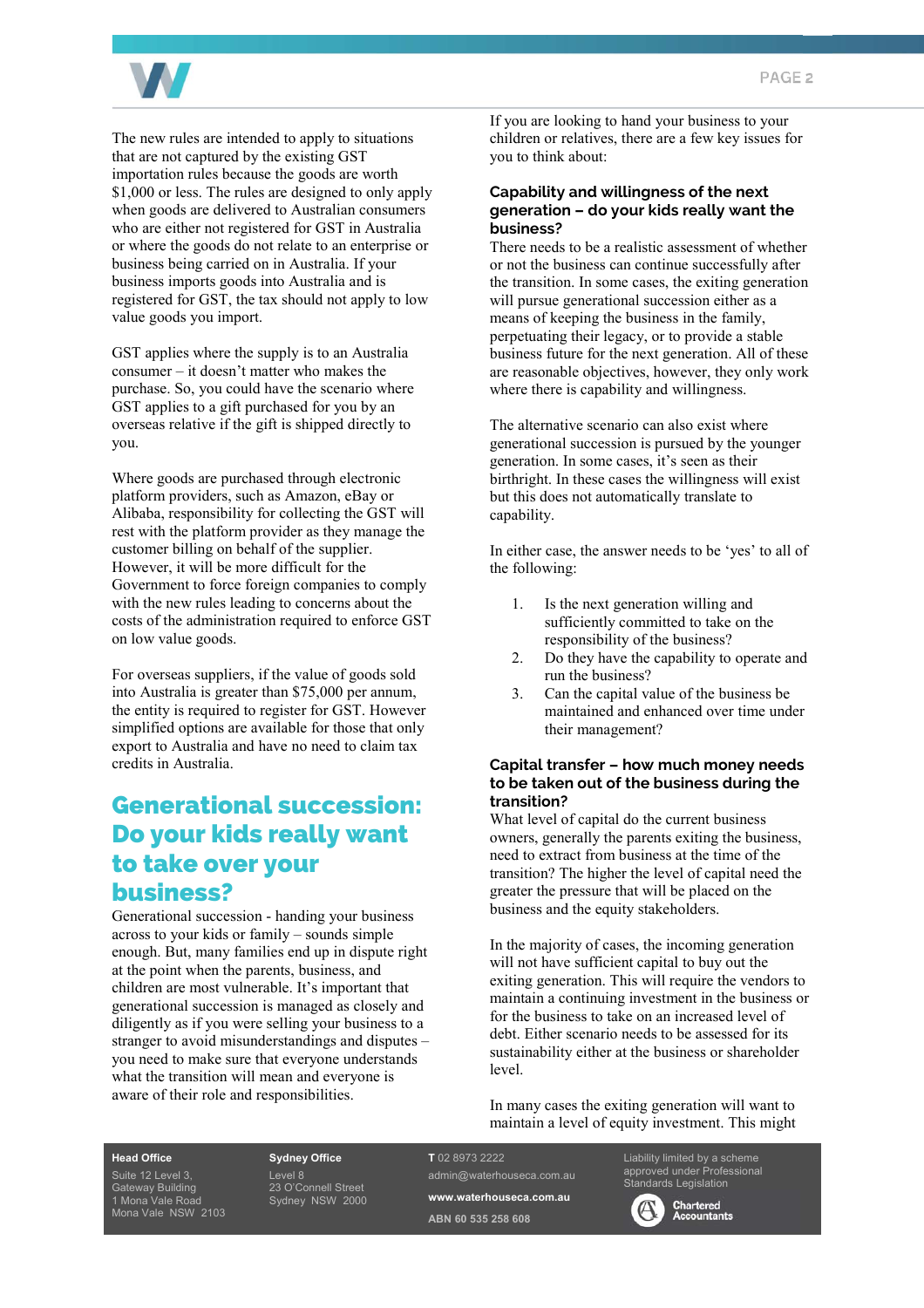

be a means of retaining an interest in the business or alternatively staging their transition. In either case, it is important to map out the capital transition both from a business and shareholder perspective. This needs to be documented and signed off firstly from the business's perspective and then by both generational groups. No generational transition should be undertaken without a clear and agreed capital program.

#### **Income needs – ensuring remuneration is on commercial terms**

In many SMEs, the owners arrange their remuneration from the business to meet their needs rather than being reasonable compensation for the roles undertaken. This can result in the business either paying too much or too little. Under a generational succession there should be an increased level of formality around compensation to directors and shareholders. Compensation should be matched to roles and where performance incentives exist these should be clearly structured.

The compensation for all executives should be agreed at a business level first. Thereafter, all of the parties can assess the adequacy of the compensation to their needs and expectations.

#### **Operating and management control**

Once the capability and capital assessments have been completed, it is important to look at the transition of control. This can be a very sensitive area. It's essential to establish and agree in advance how operating and management control will be maintained and transitioned. This is important not only for the generational stakeholders but also for the business. Where uncertainty exists around management and decision making there is likely to be either confusion or a vacuum - either will adversely impact the business. Tensions easily arise because:

- The incoming generation want freedom of decision making and the ability to put their imprint on the business
- Without operating control they feel that they have management in name only
- The exiting generation believe that their experience is necessary to the business and entitles them to a continued say
- A perception that capital investment should equate to ultimate operating control
- An uncertainty by either or both generations about the extent of their ongoing roles

The plan for operating and management control should be documented and signed off by all of the parties with either timelines for time driven succession or milestones for event focussed transitions.

#### **Transition timeframes and expectations**

Generational succession is often a process rather than an event and achieved over an extended period of time. This is quite different to a sale of business where the owner's active involvement in the business generally ceases shortly after sale. The extended timeframe for the transition requires active management to ensure that there are mutual expectations and to avoid the process being derailed through frustration.

The exiting generation may have identified that they want to scale down their business involvement and bring on other family members to succeed them. This does not necessarily mean that they want to withdraw completely. An extended transition period is not uncommon and can often assist the business in managing the change. This can also work well in managing income and capital withdrawal requirements.

The critical issue here is to identify and ensure that all of the parties have a common understanding and acceptance of the time period over which the transition will take place. This should be included in the documented succession plan.

#### **The need for greater formality and management structure**

Generational succession often requires a greater level of formality in the management and decision making process. This formality should achieve a separation of function between:

- Management;
- The Board of the company; and
- Shareholders.

Often in a SME business these roles merge and there are no clear dividing lines or boundaries. Roles, responsibilities and clear key performance indicators (KPIs) for management should be agreed and documented. For management, this needs to include clear job descriptions, authority levels and operating expectations.

Generally, a more formal and functioning board of Directors is required. The process may also be assisted by the inclusion of non-related, nonexecutive Directors. They should assist to provide some balance between the two generational groups. Where there is a functioning Board, they should

#### **Head Office**

Suite 12 Level 3, Gateway Building 1 Mona Vale Road Mona Vale NSW 2103 **Sydney Office**  Level 8 23 O'Connell Street Sydney NSW 2000

#### **T** 02 8973 2222

admin@waterhouseca.com.au **www.waterhouseca.com.au ABN 60 535 258 608** 

approved under Professional Standards Legislation



Liability limited by a scheme